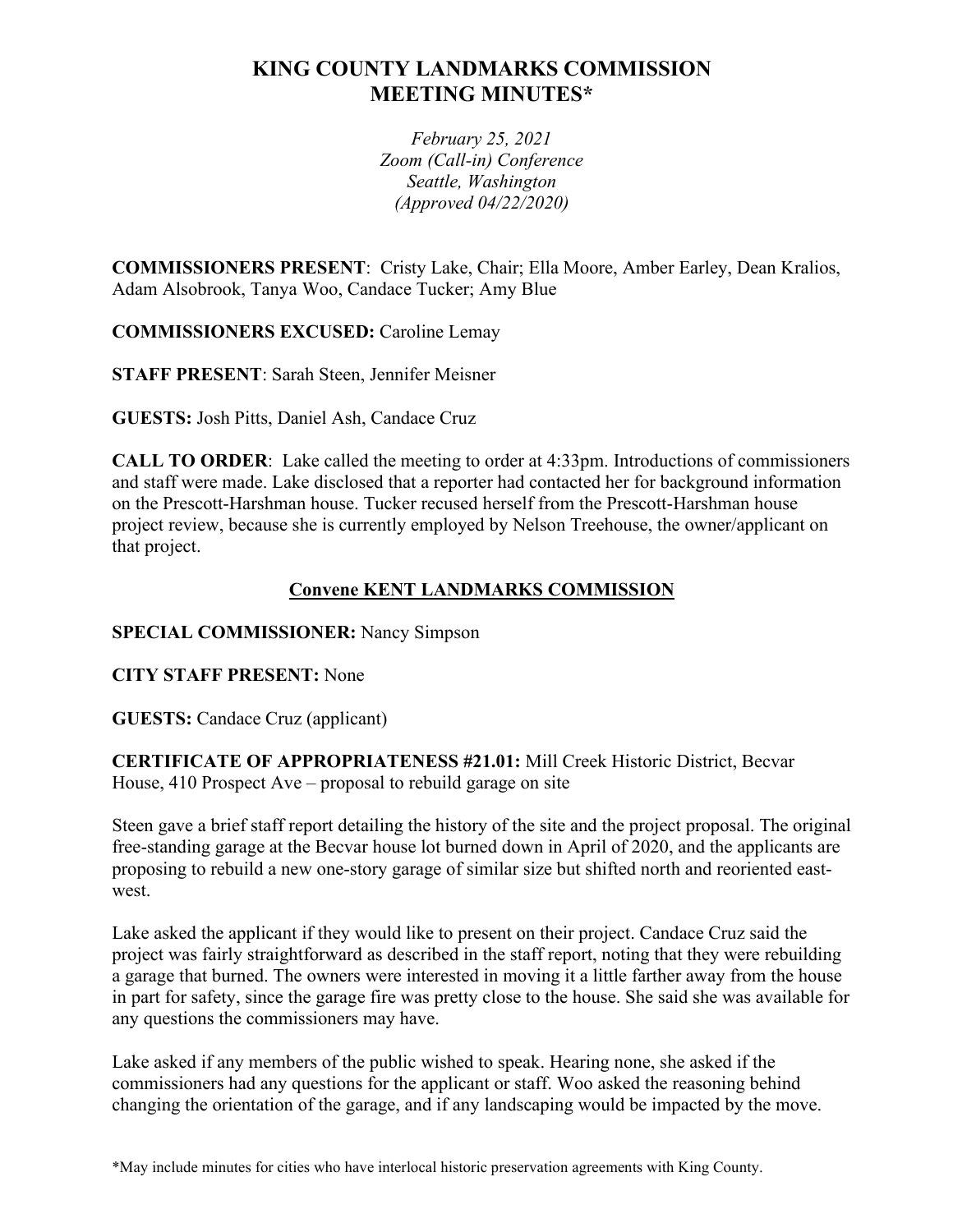King County Landmarks Commission Meeting Minutes February 25, 2021 Page **2** of **4**

Cruz said reorientation was owner preference, and no trees or shrubs were expected to be disturbed. Earley asked if the new foundation was concrete slab, and Cruz confirmed that it was.

Kralios spoke on behalf of the DRC. He said they thought the new orientation of the garage actually reduced the visibility of the structure. He also noted that they weren't trying to replicate what was lost, but it appeared to be compatible with the Becvar house in design and materials. Moore asked if the garage shown in the historic photo was built at the same time as the house. Steen answered yes, she believed that it was. Blue stated that she saw no conflicts with this project as proposed. Lake and Earley concurred. Earley did note that the project was in a relatively high probability area for archaeological resources, so she recommended the applicant have an Inadvertent Discovery Plan (IDP) in place in case resources are uncovered during the foundation digging. Lake asked if commissioners had any other thoughts or comments. Hearing none, she called for a motion.

Blue/Moore moved to approve the CoA for the stand-alone garage reconstruction at the Becvar House as proposed and recommended by the DRC, with a recommendation that the applicant have an IDP on hand before beginning the project. The motion passed, 9-0.

# **Convene KING COUNTY LANDMARKS COMMISSION**

**APPROVAL OF MINUTES:** Lake asked for any changes/corrections to the January 28th meeting minutes. Hearing none, she called for a motion.

Tucker/Alsobrook moved to approve the January meeting minutes of the King County Landmarks Commission. The motion passed 7-0, with Commissioner Blue abstaining.

**CERTIFICATE OF APPROPRIATENESS #21.02:** Prescott-Harshman House, 33429 SE Redmond-Fall City Road

Steen presented a brief staff report on the location and design of an exterior deck and folly structure proposed on the site of the Prescott-Harshman House. She noted that the project had been first submitted a number of months ago, and the applicants redesigned elements of it in response to recommendations made by the DRC.

Lake invited the applicant to present on the project. Daniel Ash presented the architect drawing set for the exterior deck and folly proposed. He noted the neighboring building closer to the proposed seating deck and also owned by Nelson Treehouse, may also be developed in the coming years. Ash said the purpose of the deck is to create additional seating for Aroma Coffee, and the folly is designed as an interactive art exhibit, a display of the brand style of Nelson Treehouse. He said he was available for any questions the commission may have.

Lake asked for public comment. Hearing none, she asked if the commissioners had any questions for staff or the applicant. Blue asked for clarification on the landmark boundaries. Steen said the boundaries included the entire parcel. Earley asked if an archaeological survey had ever been done at the site. Ash said he didn't know whether one had been done – he wasn't there when the current owners bought the property. He thought most of the rehabilitation on the property to convert it to a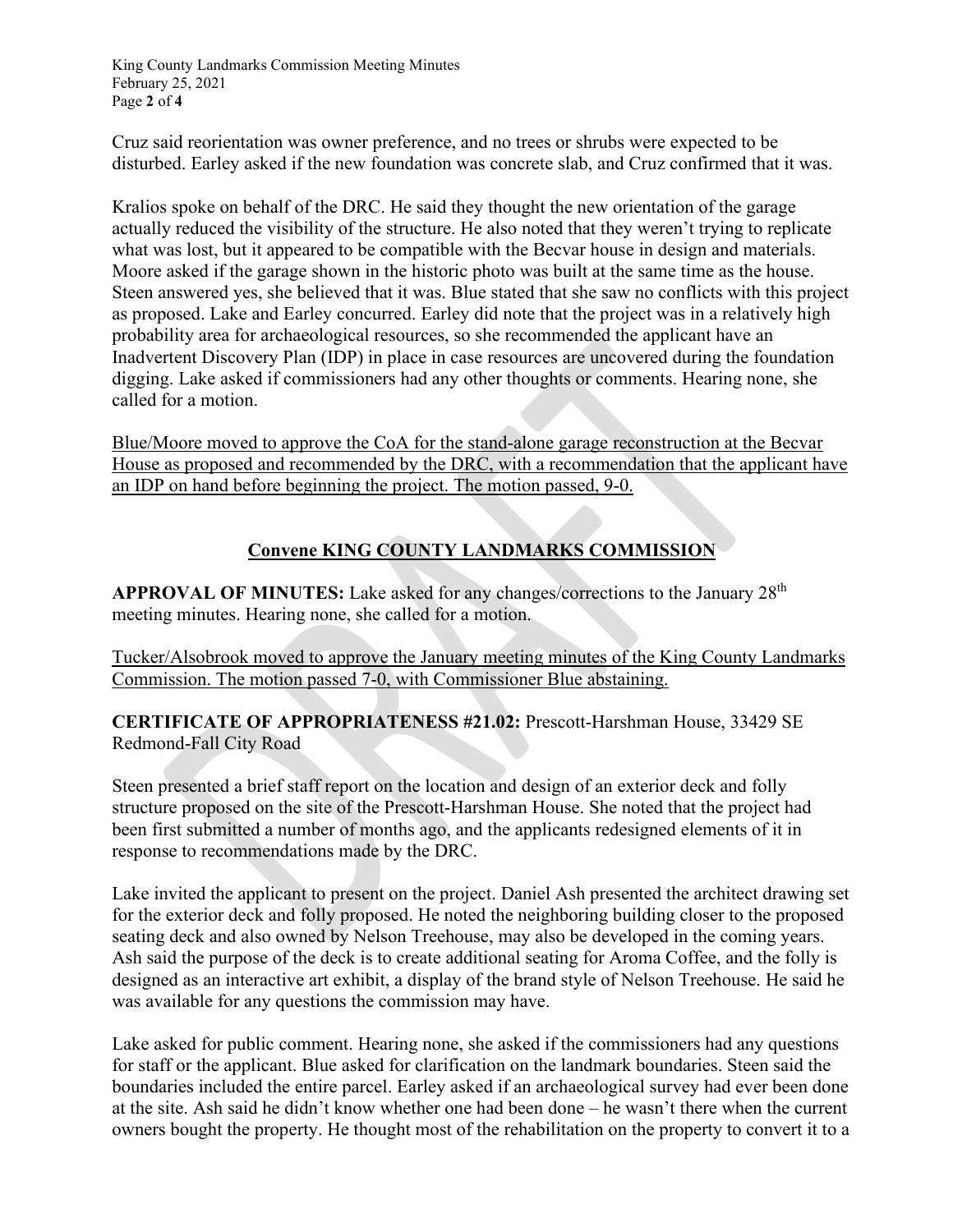King County Landmarks Commission Meeting Minutes February 25, 2021 Page **3** of **4**

coffeeshop was focused on the interior. Earley asked how deep the footings for the exterior deck supports were expected to go, and how would they be installed. Ash said the few supports needed would be hand-dug, with the tree taking some of the structural weight of the deck. Woo asked how the deck would impact the root system, and how it would be attached to the tree. Ash said they were using a proprietary attachment system to bolt the structure to the tree, a hybrid system that allows the tree to grow and move naturally. He noted that Nelson Treehouse has extensive experience working with living trees and structural systems. Woo asked who would be responsible for monitoring and maintaining the structure. Ash said the owners were responsible for the property. Moore noted that the deck was not ADA accessible. Ash said that ADA accessible exterior seating existed elsewhere on the property. Moore then asked why the owners needed a 9 foot exterior deck. Ash said it was something the owners wanted to build for coffeehouse seating. Moore asked if there would be commercial advertisements on the folly. Ash said no, the intent is to blend into the site more discretely and naturally. Moore asked what the plans were for the adjacent property, also owned by Nelson Treehouse. Ash said there were auxiliary functions of running a treehouse business, so the owners were developing it for use as a commercial merchandise space.

Lake asked if the commissioners had any additional questions. Hearing none, she asked for commission deliberation. Moore stated she was opposed to this project because she was not convinced its construction was necessary. She felt it was a commercial advertisement on a historic landmark parcel. Earley asked if members of the DRC had any thoughts to offer. Kralios said the DRC considered how far back the structure was from the front property line and the Prescott-Harshman House, noting it was closer to the adjacent building than the historic resource. He also noted it was not an addition to the historic house, but built free-standing on the lot, and so was reversable. Kralios said its function was clearly associated with the café, offering additional outdoor seating. For the reasons he stated, the DRC supported the proposal.

Blue said she understood Moore's point, but that the fact that it is a free-standing structure which could be removed and did not directly impact features of significance raised the issue of how much the commission had control over limiting the owner's use of their property. Blue thought that within the confines of the criteria the commission used for review that this project met the criteria. Earley agreed but reiterated that the site was in a high-probability area for archaeological resources, noting that four archeological sites were located within blocks of the house. She requested to add a condition that an archaeological monitor be present during support post excavations. Lake agreed with Earley, saying the area had been continuously occupied as a town since the 1870s, and was a Native American village prior to that. Alsobrook stated he supported the application, as he thought the project as proposed met SOI Standards 9 and 10. Lake called for a motion.

Blue/Earley moved to approve the CoA for a free-standing exterior deck and folly at the Prescott-Harshman House, as proposed and recommended by the DRC, with a condition that an archaeological monitor be present during any excavation activities. The motion passed 6-1, with Commissioner Tucker recused from project review.

**PUBLIC COMMENT:** None